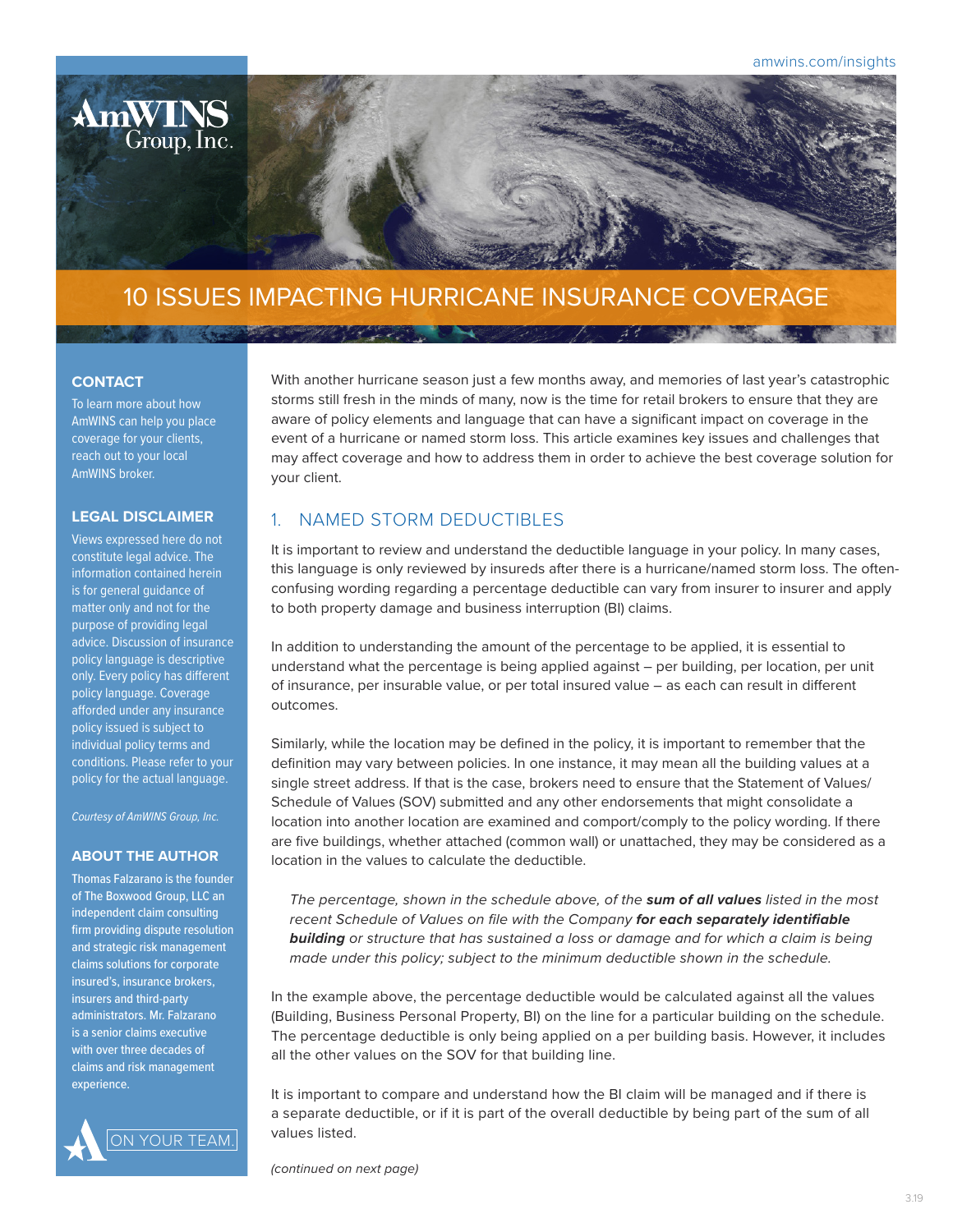In another situation, the BI percentage may be calculated against the values at the location where the physical damage occurred **plus** that proportion of the values at all other locations where loss ensues that was directly affected by use of such lost or damaged Covered Property and that would have been earned in the 12-month period following the "occurrence." This scenario could apply in the case of a warehouse, with the deductible being calculated against the warehouse BI values and all the stores affected by the loss of the warehouse, effectively rendering the deductible more than the loss.

# 2. FLOOD DEDUCTIBLE

The Flood deductible, which may come into play in a hurricane, must also be examined in relationship to the whole policy in order to determine the insured's out-of-pocket exposure. Below is a policy wording example:

*As respects Locations wholly or partially within Special Flood Hazard Areas: Maximum available limits with National Flood Insurance Program (NFIP), whether purchased or not; plus \$100,000 per Occurrence.*

#### Location is defined as:

*The location as specified in the Statement of Values on file with [the carrier], but if not specified, location means any building, yard, dock, wharf, pier or bulkhead or any group of the foregoing bounded on all sides by public streets, clear land space or open waterways, each not less than two hundred feet wide. Any bridge or tunnel crossing such street, space or waterway shall render such separation inoperative for the purpose of this definition.*

Once again, it is important to understand the meaning of "location." Do not assume that each building on the **SOV is scheduled as an individual location** with its own separate statement of values, as this is not always the case. In the example above, the underwriter interprets it to mean all the buildings that include the street name in the building address, subjecting the insured to multiple maximum \$500,000 deductibles (NFIP Max Flood Limit) -- not what may have been anticipated.

It is also important to confirm whether the location is wholly or partially within the Special Flood Hazard Area. If a corner of the building is within a flood zone, it may be considered partially within a flood zone and may be subject to the NFIP max limit as a deductible, which is \$500,000 on commercial property.

# 3. WIND-DRIVEN RAIN

Let's consider a scenario in which there was a hurricane and each room on one side of the building has water damage, but there is no visible sign of damage to the exterior of the building. The adjuster inspects the building and points out that there is no exterior damage. It is determined that the wind had driven rain in through space in the window's frames or the packaged terminal air conditioners and heaters unit.

The insurer then points out that the policy has limitations citing that they "*will not pay for loss or damage to the interior of the building caused by or resulting from rain, snow, sleet, ice, sand or dust, whether wind driven or not, unless the building or structure first sustains loss by a Covered Peril of Loss to its roof or walls through which the rain, snow, sleet, ice, sand or dust enters."*

Therefore, if the wind did not damage something on the exterior to allow water to enter, there is no coverage for the interior water damage. Coverage can be purchased for this type of limitation, for a premium.

# 4. EXCLUSIONS FOR MOLD, FUNGI, BACTERIA, ETC.

What if, in the above example, the insured had purchased the extra coverage to get around the wind driven rain limitation? Water had been driven in past the sliding doors, damaging the rug around the window, and even some sheet rock and trim. But did the water actually reach the furniture and fixtures?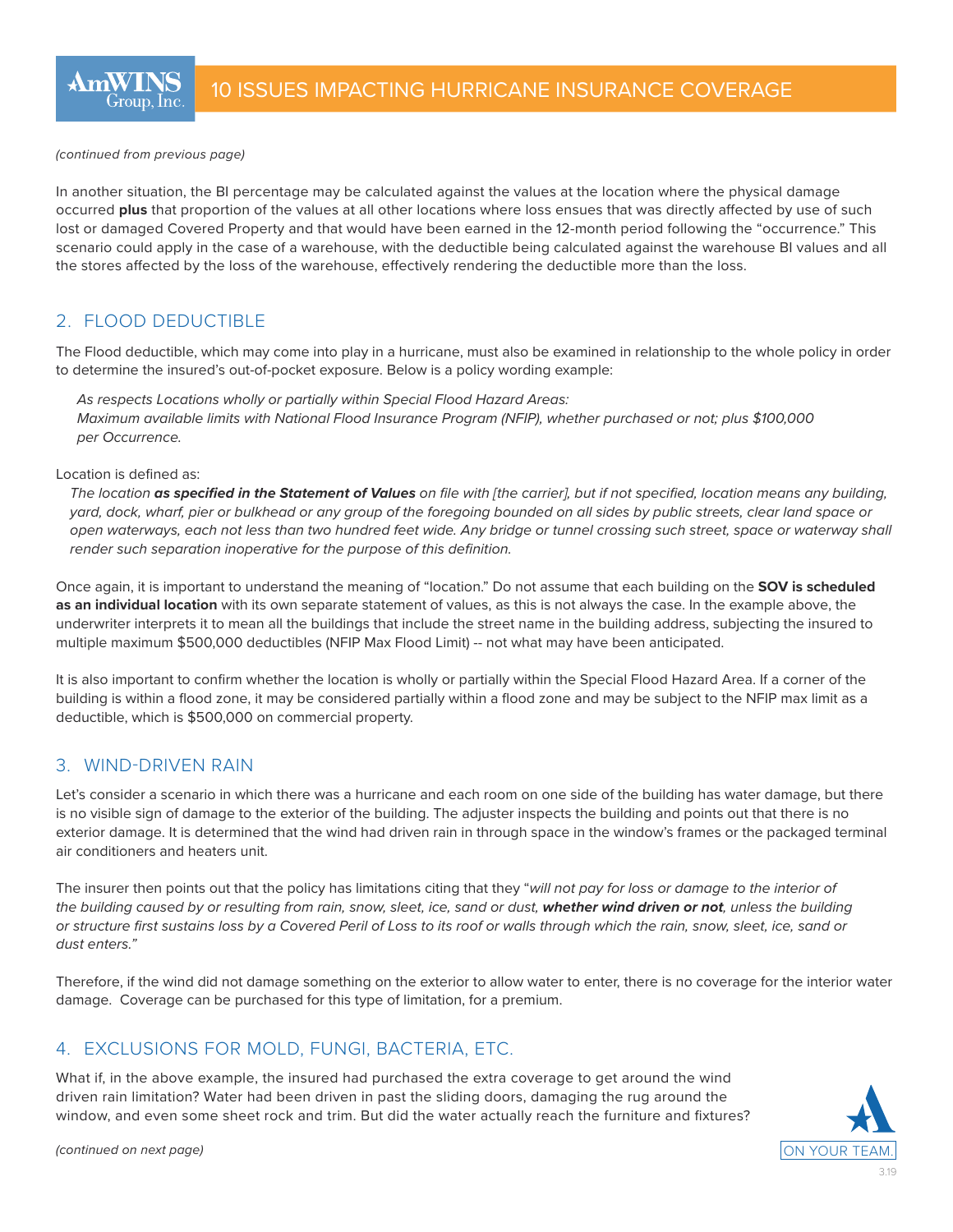The adjuster points out that although the furniture was never touched by the water, the room now has moisture in it and the furniture is starting to collect mold. The underwriter then points out that you have an absolute exclusion regardless of causation for mold, fungi, bacteria, etc. In this instance, the best option is to mitigate the damage as soon as possible.

## 5. OFF-PREMISES POWER FAILURE

Power failures may differ in a variety of ways, including cause, duration, and impact. As a result, many policies have special exclusions related to BI and extra expense (EE). Below is an example of exclusionary policy wording:

*"We will not pay for (1) any loss caused directly or indirectly by the failure of power or other utility service supplied to the described premises, however caused, if the failure occurs outside of a covered building."* 

As such, any BI loss will only be covered if there is physical damage to the insured's "covered property" which damage prevents them from doing business. Let's contrast that language with the following example:

*"Excluding the failure of power, communication, water or other utility service supplied to the described premises, however caused, if the failure: (1) Originates away from the described premises; or (2) Originates at the described premises, but only if such failure involves equipment used to supply the utility service to the described premises from a source away from the described premises."*

When there is coverage afforded, the interruption of power generally must be caused by physical loss of the type insured against under the insured's policy at a covered location. Most often, there will be a waiting period, and the duration of the BI will be measured in excess of the waiting period.

### 6. CIVIL AUTHORITY

When a natural disaster is approaching, residents may be asked to evacuate. As a result, businesses in the affected area will experience a lack of customers both before or after the event. Insureds may think they have a BI claim and make the claim under their civil authority coverage; however, in the example below, the insurer thinks differently and points out policy wording that limits the coverage.

*When a Covered Cause of Loss causes damage to property other than property at the described premises, we will pay*  for the actual loss of Business Income you sustain and necessary Extra Expense caused by action of civil authority that *prohibits access to the described premises, provided that both of the following apply:*

*(1) Access to the area immediately surrounding the damaged property is prohibited by civil authority as a result of the damage, and the described premises are within that area but are not more than one mile from the damaged property; and (2) The action of civil authority is taken in response to dangerous physical conditions resulting from the damage or continuation of the Covered Cause of Loss that caused the damage, or the action is taken to enable a civil authority to have unimpeded access to the damaged property.* 

*Civil Authority Coverage for Business Income will begin 72 hours after the time of the first action of civil authority that prohibits access to the described premises and will apply for a period of up to four consecutive weeks from the date on which such coverage began.*

The insured confirms with the insurer that the covered property did not sustain any direct damage from the event, but due to the conditions in the area, the insured's business lost 50% of its income. The insured confirms that authorities did not prohibit access to **the described premise**, nor was there a documented evacuation order that displaced customers from the area and **then prevented access** to the insured's business, and/or **any physical damage within a mile** which caused the authorities to prevent access to the insured's premises.

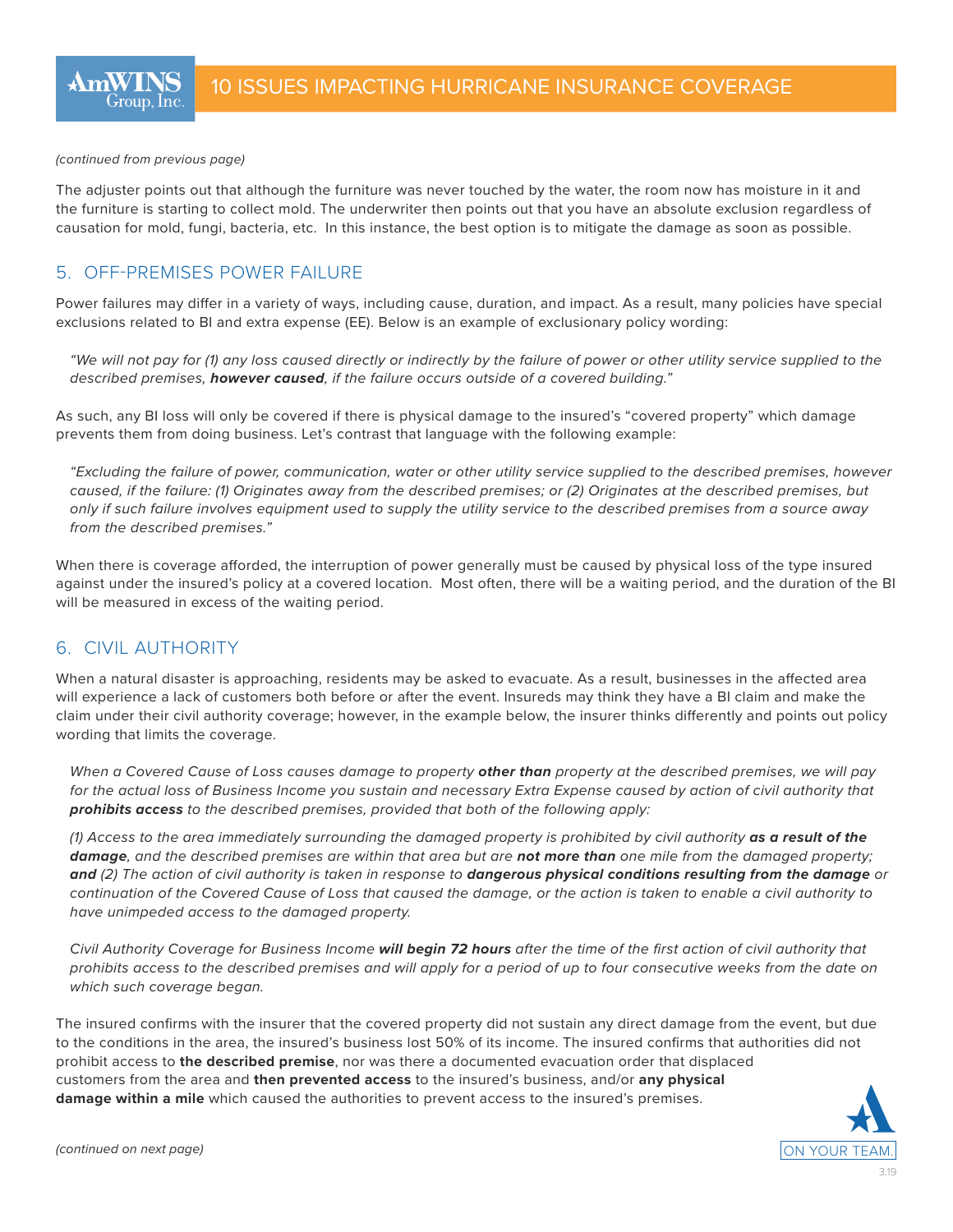It is important to note that fear of property damage or injury in advance of or after an event are not coverage triggers. Therefore, **a call to evacuate is not civil authority coverage**.

The best example of a trigger of civil authority coverage is the 2016 Fort McMurray fire in Alberta, Canada. When a forest fire started to consume the town, residents of the town were ordered to evacuate, except for certain needed resources, and the **civil authority then prevented** the residents from returning for a period of time. Therefore, civil authority prevented access to the insured's premises, damage was within one mile of the insured locations, some insureds had direct damage, and the length of time exceeded 72 hours.

# 7. DEPENDENT PROPERTIES VS INTERDEPENDENCY CLAIMS

Dependent property coverage is sometimes confused with interdependency claims. Dependent property in general is defined *as properties owned by others whom the insured depends on to; a) deliver materials or services to the insured (but it does not include water, communications or power supply services); b) accept insured's products or services; c) manufacture insured's products; d) attract customers to insured's business.* 

If an insured's location is not able to supply something to another insured location, this coverage **does not** apply.

Conversely, interdependency exists when an insured location suffers a loss that impacts another insured location. It is important to closely examine the policy language regarding interdependency, particularly as it relates to the time element, in order to avoid any unwelcome surprises in the event of a claim. Below is an example of policy language that references time element coverage:

*If there is a loss at an insured Location that involves interdependency at one or more other insured Locations, the loss, including any resulting interdependency loss, will be adjusted based on the time element coverage that applies at the insured Location where the physical loss or damage insured by this Policy occurred.* 

In this instance, the time element coverage that applies at the insured location will subject the other insured location to the same coverages that responded to the loss at the originating location **as well as the period of indemnity**. This statement in the policy does not refer to a location limit or even refer to schedule of values (SOV); however, an insurer may feel the intent is to subject the other location to any sub-limits or SOV values at the insured location. Brokers will need to add specific language if they want to avoid this interpretation.

# 8. CONTINGENT BUSINESS INTERRUPTION

Contingent BI is the go-to coverage when a supplier of a component or product to the insured's business is cut off due to an event that would have been covered under the insured's policy. For example, if the insured's policy has coverage for an explosion and an explosion is the cause of loss at the supplier, then the insured may have coverage for a Contingent BI claim. Since insured's are generally unable to investigate the facts of the supplier's loss themselves, one of the biggest challenges is supporting the cause of loss to the insurer.

Insureds must work with what the supplier will provide. It's also important to note that if there is another supplier who can provide the same material or product, the insured has an obligation to try to utilize that supplier in order to mitigate their loss.

## 9. REPAIR VS. REPLACE

There is often no easy answer to the question of whether the insurer repairs or replaces the damaged property. Let's consider an example in which the roof of a large commercial building starts leaking following a hurricane. The damage is limited, and the insured quickly has the area patched in an effort to stop the leak.